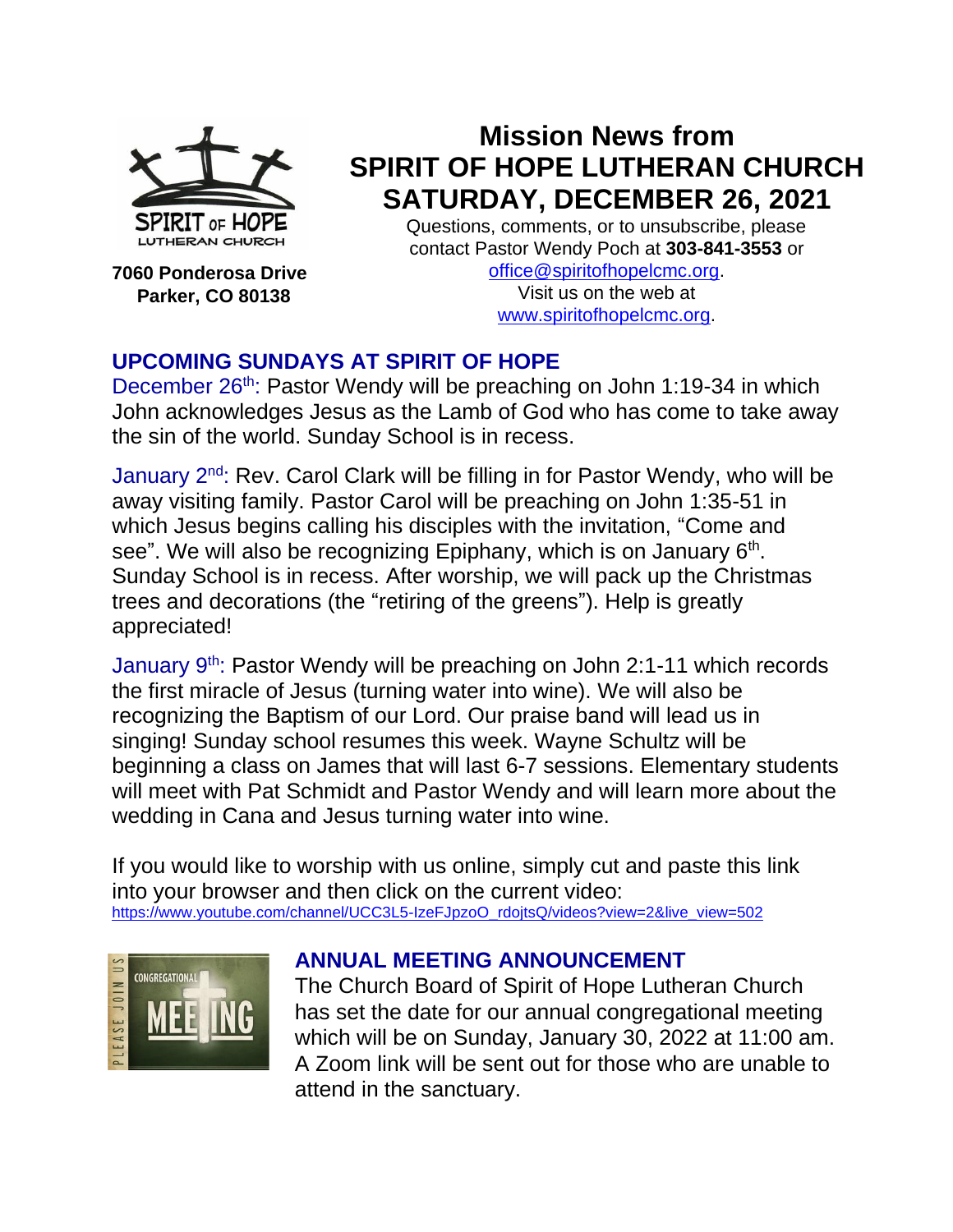

#### **CHURCH OFFICE CLOSED**

The Church Office will be closed on Christmas Eve as well as from 12/27 – 1/7. John Parsons, Church President, will be screening calls for emergencies. All non-emergencies that are received via phone, email, or text will be responded to the week of January 9<sup>th</sup>.



**COMING UP AT SPIRIT OF HOPE! Sunday, December 26th** 9:30 am Worship **Monday – Friday, 12/27 – 12/31** 12:00 pm AA **Sunday, January 2nd** 9:30 am Worship; 10:45 am Retiring of the Greens **Monday, January 3rd** 12:00 pm AA **Wednesday, January 5th** 7:00 am Men's Prayer Breakfast **Sunday, January 9th** 9:30 am Worship 11:00 am Sunday School **Tuesday, January 11 th** 12:00 pm Digging Deeper Bible Study (Gospel of John) **Wednesday, January 12th** 4:30 pm Confirmation 7:00 pm Bible Study (C.S. Lewis/The Great Divorce) **Thursday, January 13th** 5:30 pm Zumba Gold 6:45 pm Church Board Meeting **\*\*\*Please note that Pastor Wendy will be on vacation from 12/27/21 through 1/7/22.**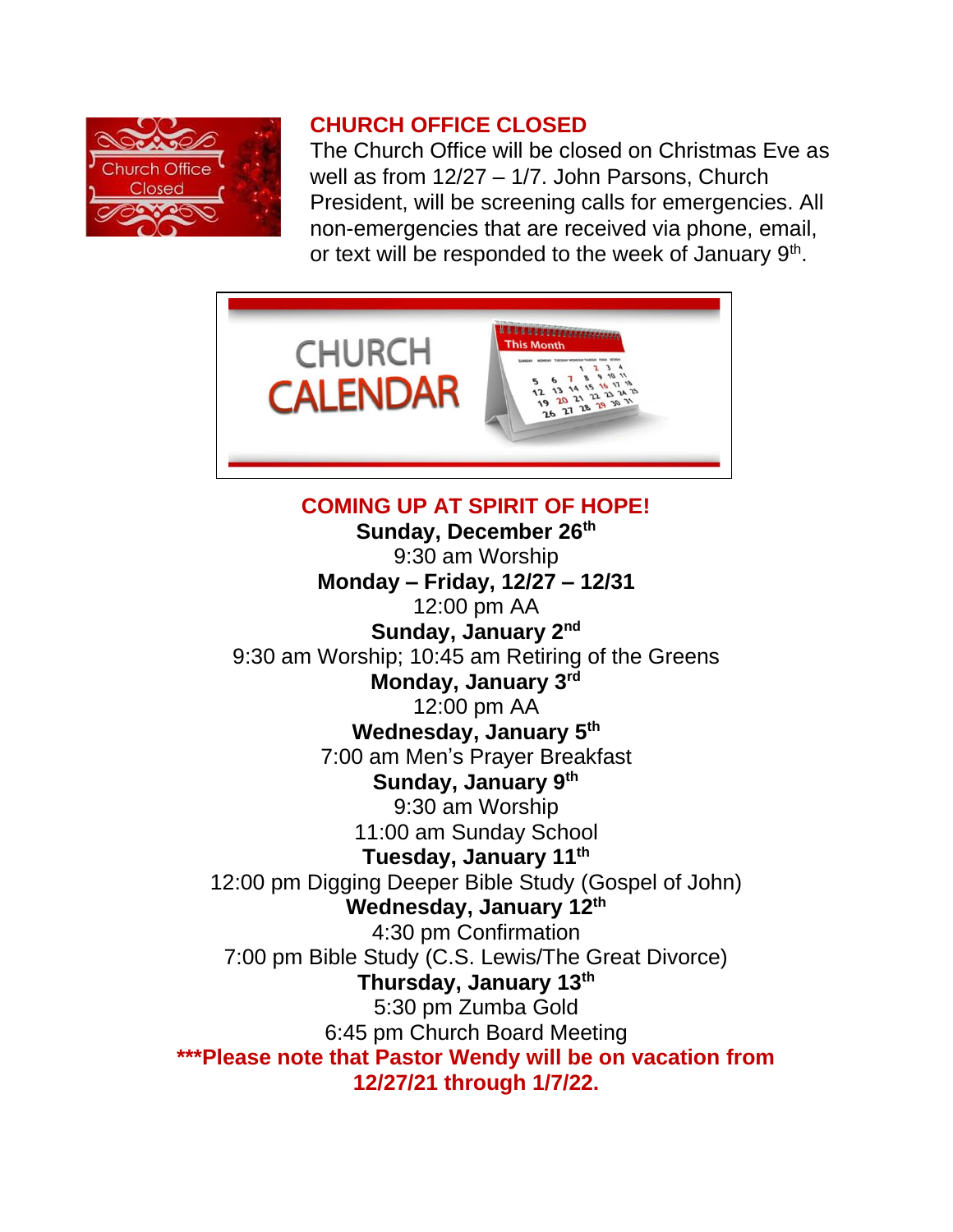



# **THE BOOK OF JAMES SUNDAYS 11:00 am – 12:00 pm**

After worship and fellowship, Join Wayne Schultz as we go through the book of James

verse by verse. There's a lot that's packed into this little book and all of it is practical for us as Christians today.

#### **DIGGING DEEPER WITH PASTOR WENDY THE GOSPEL OF JOHN TUESDAYS 12:00 – 1:00 pm**

Join us as we dig deeper into the Gospel of John. You are welcome to bring a lunch! No homework and no prep.





#### **(NEW ARTICLE!!) WEDNESDAYS 7:00 – 8:30 pm THE GREAT DIVORCE by C.S. Lewis**

The Great Divorce is a fascinating allegory by C.S. Lewis in which a busload of people take a trip from hell up to the entrance of heaven. For various reasons, some make it

to heaven while others make the choice to remain separated from God in hell. Each of the characters brings to light various theological concepts and, if we're willing, God will show us some things about ourselves, too. Pastor Wendy has some copies available in the fellowship hall (you can take a book now and give PW \$9.00 at your convenience) or you can order a copy on Amazon for the same price. Participants are asked to read approximately a chapter a week (though you may enjoy reading it straight through and then revisiting a chapter each week). Please let Pastor Wendy know if you have any questions.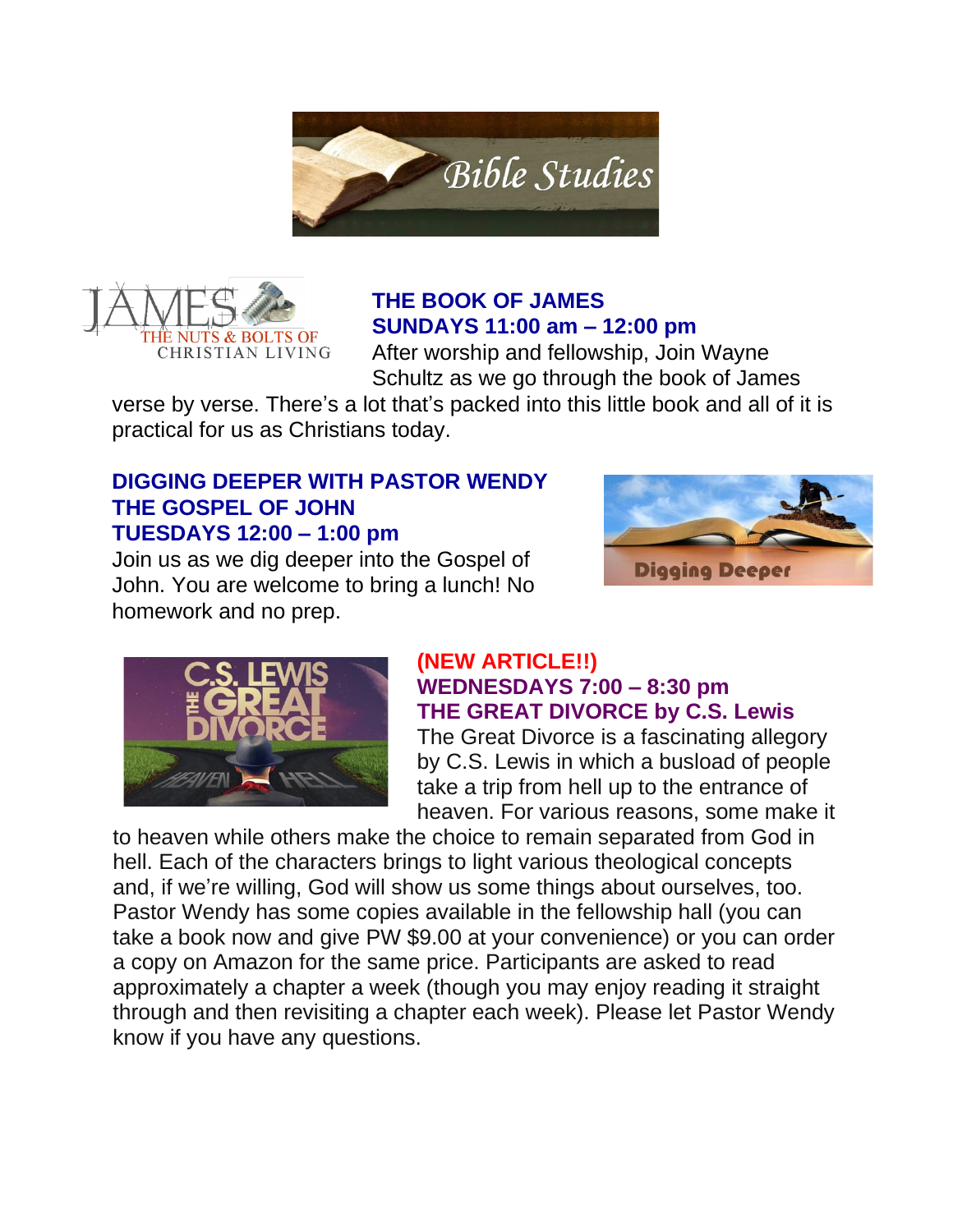

#### **STEPHEN MINISTER APPLICATIONS ARE NOW AVAILABLE!**

If you are interested in becoming a Stephen Minister, please contact Kandy Parsons or Pastor Wendy for an

application. Interviews will begin in January.

# **ZUMBA GOLD IS BACK!!!**

Want to work off those Christmas cookies and New Year's treats while enjoying a time of fellowship? Join us for Zumba Gold on Thursdays from 5:30 pm – 6:30 pm (starting on January  $13<sup>th</sup>$ ). Certified Zumba instructor Tanya Diederich will lead us in this program that is safe



for everyone, including seniors, as it is low/no impact. Music is uplifting and fun! Please bring a \$3.00 donation for each class (or purchase a punch card).



### **NEW MEMBER CLASS SATURDAY, JANUARY 22nd @ 9:00 am**

Would you like to become a member of the Spirit of Hope family? Would you like to know more about our history, about LCMC, our core beliefs, and be able to ask Pastor

Wendy whatever questions you may have about Spirit of Hope? Then you are invited to attend our new member class on December 18<sup>th</sup> at 9:00 am. You will have the opportunity to fill out a membership packet, but there is no pressure at all to do so. Bagels and beverages will be provided. Please contact Pastor Wendy if you would like to attend.

# **FROM THE CHURCH BOARD**

The congregation has nominated Tom Clausen and Ken Carpenter to serve a two-year term on the Church Board that will begin on February 1, 2022. Tom and Ken have been formally vetted and approved by the Church Board. As such, they have now officially been elected per our constitution and bylaws. They have been invited to attend January's Church Board meeting so that they can be brought up to speed, ensuring a smooth transition of church leadership. Carol Palin will begin a second two-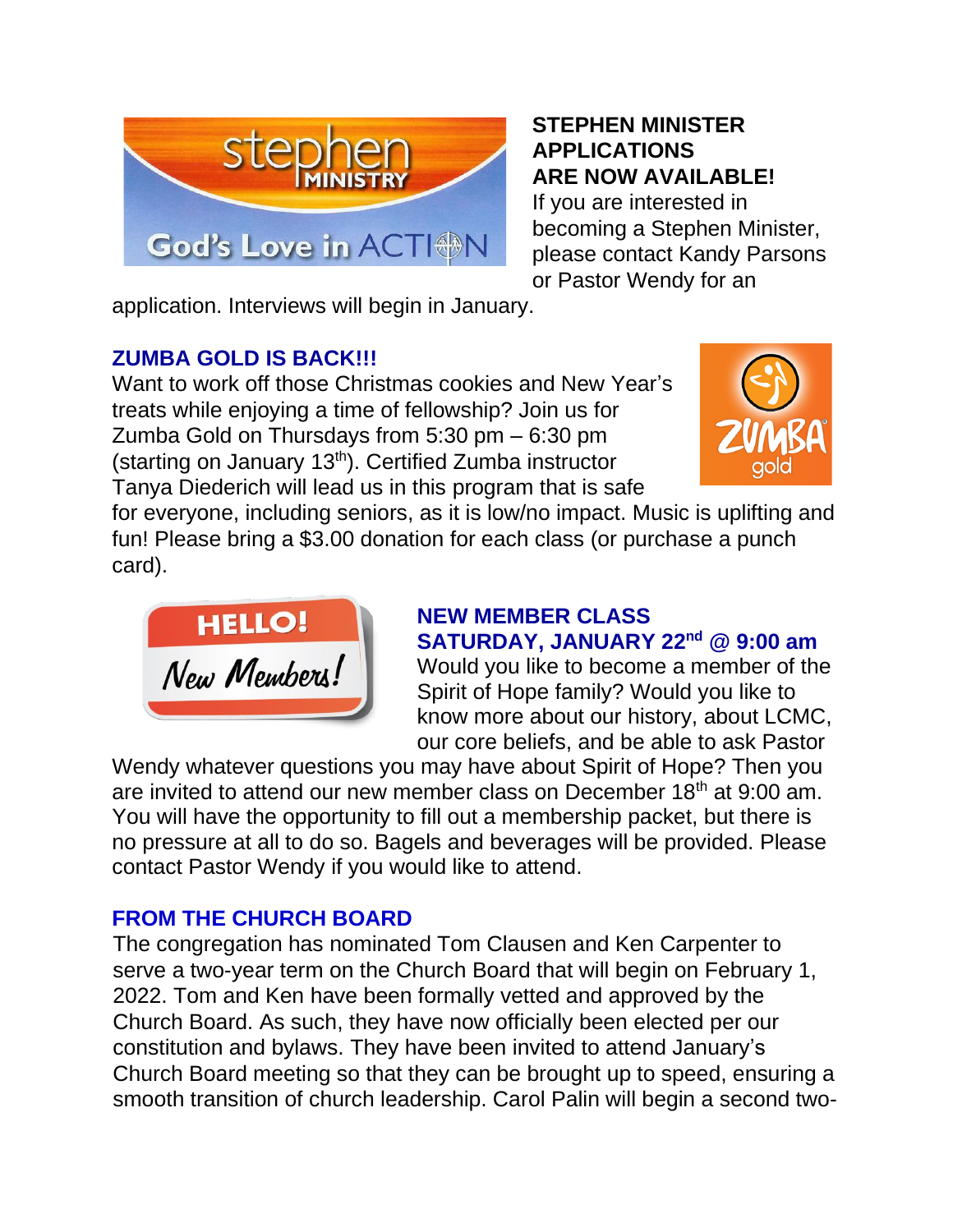year term on February 1<sup>st</sup>. John Parsons, Sheri Giles, and Steve Gutknecht each have another year to serve on their present term. John Parsons will continue to serve as Church President in 2022. Pastor Wendy and the current Church Board wish to thank Gary Flora and Susan Spancers for their many years of service on the Church Board. They have both served the people of Spirit of Hope extremely well and we wish much them joy and peace in 2022!

## **FROM THE LUTHERAN CONFESSIONS (NEW EVERY WEEK!)**

#### **THE APOSTLES' CREED: The Third Article**

"I believe in the Holy Spirit, the holy Christian church, the communion of saints, the forgiveness of sins, the resurrection of the body, and the life everlasting. Amen.



#### **FROM THE SMALL CATECHISM**

"…In the same way He calls, gathers, enlightens, and sanctifies the whole Christian church on earth, and keeps it with Jesus Christ in the one true faith…"

#### **FROM LUTHER'S WRITINGS**

"Scripture speaks about Christendom very simply and in only one way…*the first way*, according to Scripture, is that Christendom means an assembly of all the people on earth who believe in Christ, as we pray in the Creed, "I believe in the Holy Spirit, the communion of Saints." This community or assemble means all those who live in true faith, hope, and love. Thus, the essence, life, and nature of Christendom is not a physical assembly, but an assembly of hearts in one faith, as St. Paul says in Ephesians, "One baptism, one faith, one Lord." Accordingly, regardless of whether a thousand miles separates them physically, they are still called one assemble in spirit, as long as each on preaches, believes, hopes, loves, and lives like the other. So, we sing about the Holy Spirit, "You have brought many tongues together into the unity of faith." This is what spiritual unity really means, on the basis of which men are called a "communion of saints." This unity alone is sufficient to create Christendom, and without it no unity – be it that of city, time, persons, work, or whatever else it may be – can create Christendom." [AE 39:65]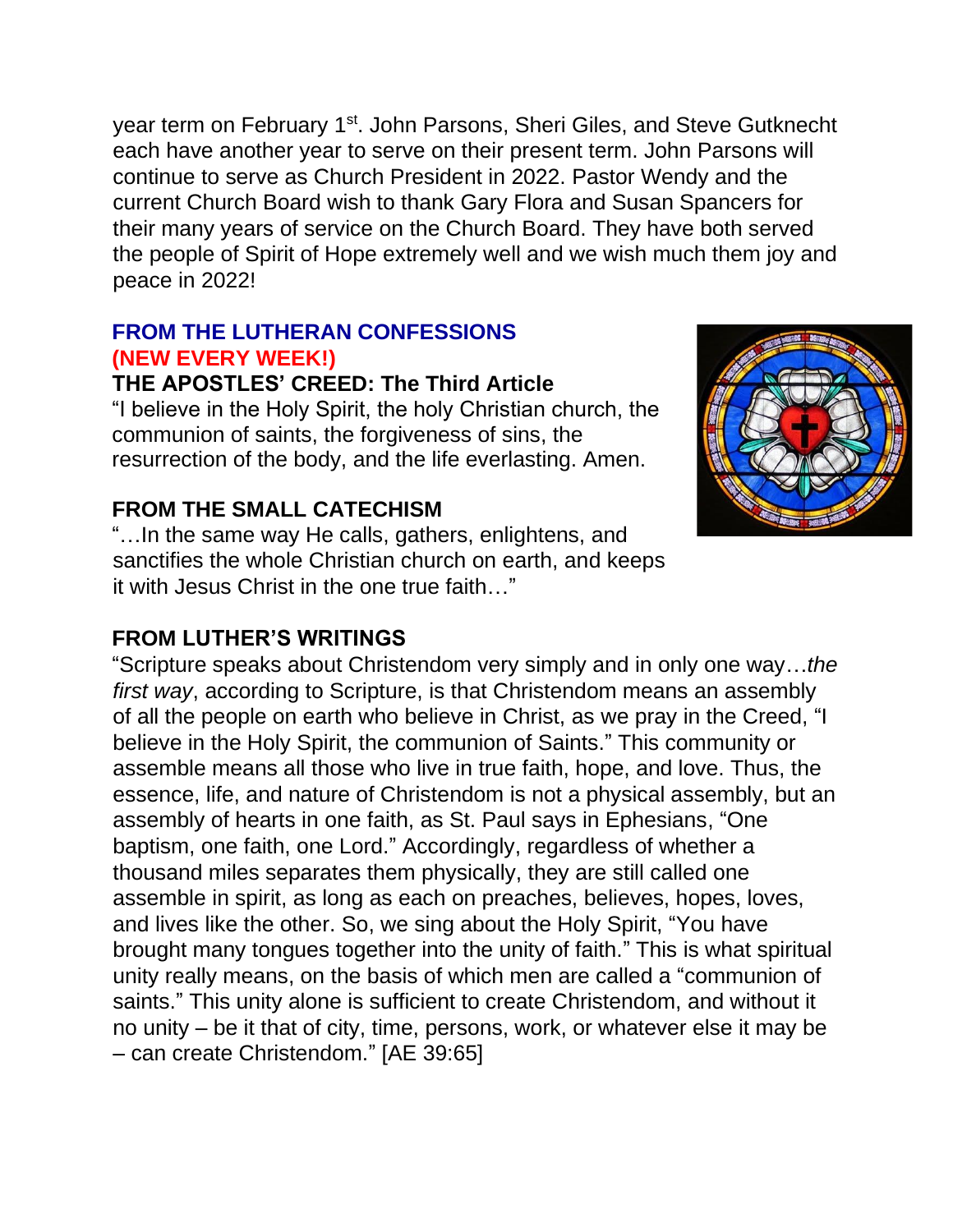#### **FROM THE SCRIPTURES**

"And I have other sheep that are not of this fold. I must bring them also, and they will listen to My voice. So, there will be one flock, one shepherd." (John 10:16)

> *"You cannot love a fellow creature fully till you love God."* ― *C.S. Lewis, [The Great Divorce](https://www.goodreads.com/work/quotes/1215780)*

#### **COFFEE WITH THE PASTOR WILL RESUME JANUARY 25th DUE TO PASTOR WENDY'S CONTINUING EDUCATION CLASS**

Pastor Wendy will be taking a continuing education class in January. The class is



about Christian decision making at the end of life. This class meets on Tuesday and Thursday mornings from 8:00 am – 11:00 am for the first few weeks of January. While "Coffee with the Pastor" at Fika on Mainstreet will resume on January 25<sup>th</sup>, please know that Pastor Wendy is available to meet with you either at the church or even at Fika during other times.



# *HAPPY BIRTHDAY!!!*

*12/28 Joseph Ravitts 1/4 Renee Nefe 1/7 Thane Larson 1/8 Tim Lehnerz 1/10 Kasja Larson 1/17 Sara Gutknecht 1/22 Penny and Violet Garrett 1/30 Delores Admundson 1/31 Melissa Andrews*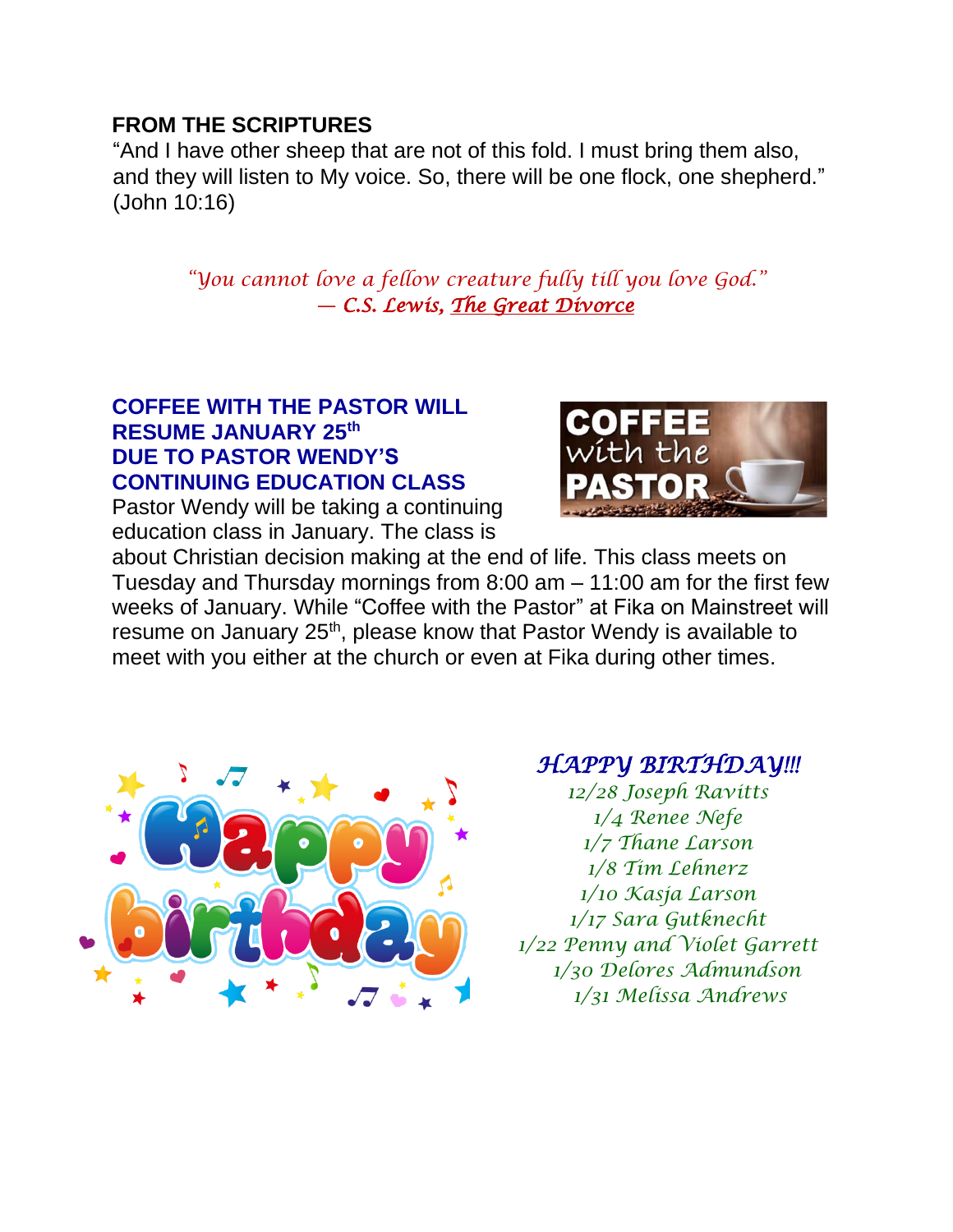

# **ABOUT THE GOSPEL OF JOHN**

On Christmas Eve we began our exciting journey through the Gospel of John. As a Christmas homily (a short sermon), I wasn't able to preach as long or cover as much as I normally would. And, in fact, there is so much that happens in the prologue of John (John 1:1-18) that one

could preach on it for weeks! So, I wanted to take a moment to introduce the movement and themes found in John's Gospel, most of which are actually introduced in the prologue. I encourage you to listen for these themes as God speaks to us in the coming months.

First, the Gospel of John is essentially broken down into two parts:

- 1) The Book of Signs (John 1 12)
- 2) The Book of Glory (John  $13 21$ )

The Book of Signs focuses on Jesus' public ministry. This section of text takes place over a period of approximately three years. The Book of Glory focuses on Jesus' last day with his disciples, the crucifixion, and his resurrection appearances. This section of text spans only a few days.

There are eight themes introduced in the prologue that are revealed throughout John's Gospel:

- 1) The connection of Jesus to the creative activity of God.
- 2) The origin of Jesus.
- 3) The Word made flesh so that God can be personally revealed to us.
- 4) The full humanity and full divinity of Jesus.
- 5) Light and Darkness (Jesus entering into our sin, struggle, & disbelief).
- 6) Discipleship demands being a public witness of and for Jesus.
- 7) The relationship of God with His children (the call to abide in Him).
- 8) Abundance (Grace upon grace).

At the end of John's Gospel, we are told that these things were written so that you may believe. The Greek here also means "that you will be sustained in your belief". That means God is inviting you to come to him so that your faith can be nourished. My prayer is that you will be richly blessed by God's invitation!

~ *Pastor Wendy*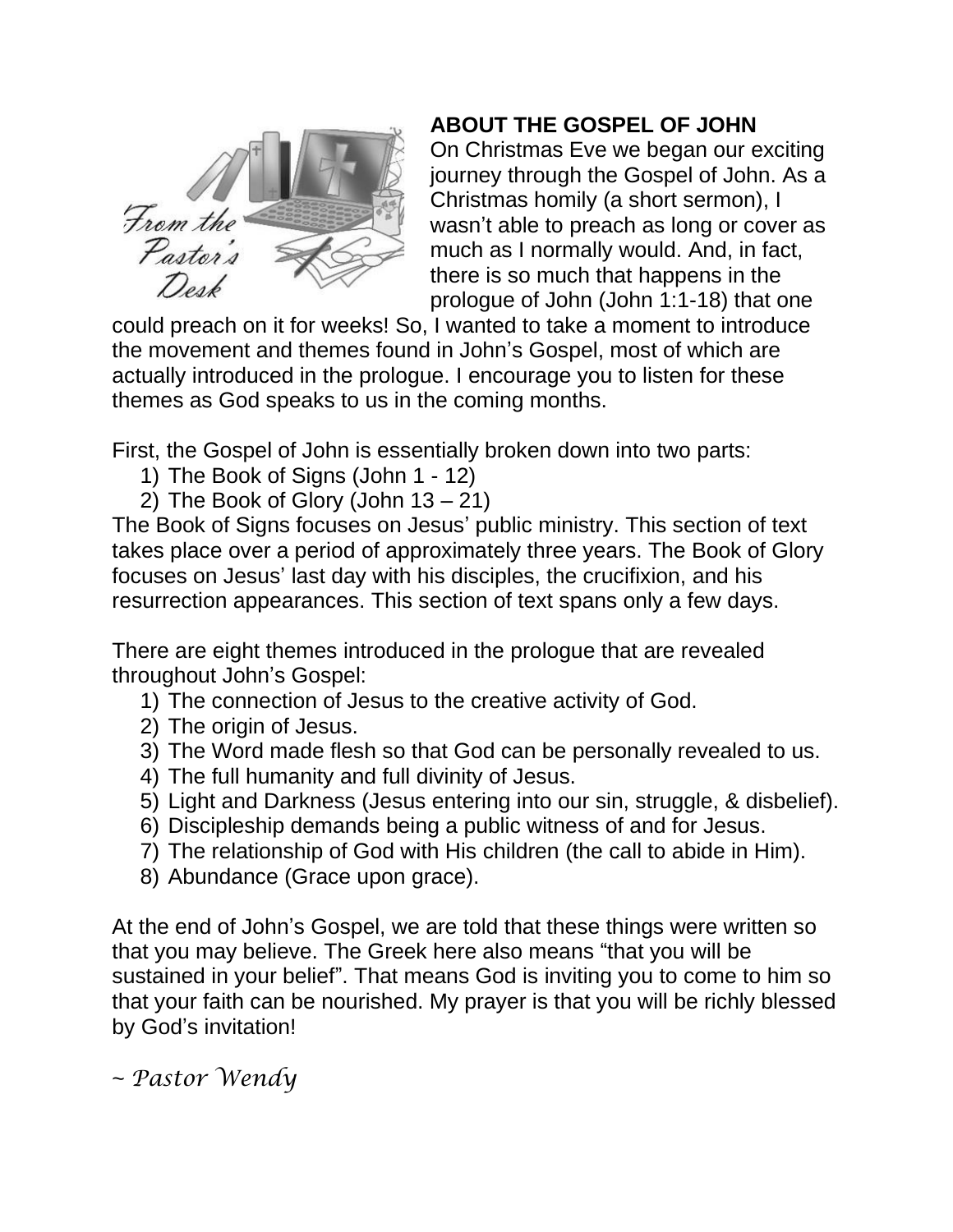## **THANK YOU TO ALL WHO HAVE SERVED!**

When asked how to describe Spirit of Hope, my answer is always the same: "A Deeply Faithful Family of God". Here at Spirit of Hope, we do indeed strive to be faithful. And, we are a family committed not only to God, but also to one another.



As in any family, every single member is equally important. And, every single member is called to contribute if the family is to be healthy and thrive. While it would be impossible to name every person and everything that they have done to help us thrive, I did want to take a moment to thank each and every one of you who have served at Spirit of Hope this year. You have shared your time, your talents, and your gifts and the kingdom is greatly blessed because of you!

You have helped in the kitchen, served meals to those in need, supported our mission partners, prayed for one another, served on boards and committees, taught classes, helped in the office, helped with cleaning and chores, counted offerings, run errands, crunched numbers, visited people, created slides for worship, helped with technology, served as greeters, ushers, and worship assistants, organized funeral receptions, organized family and outreach events, repaired our building, taken care of our property, sung in the choir, greatly encouraged your pastor, and shared the love of Jesus with our community and beyond. I know there are plenty of other things that you've done as well.

This is by no means a complete list. Perhaps not everyone sees all the work you do, but God does. And He is glorified by your gift of service. And the rest of us are blessed by you and your service as well. Please receive my heartfelt thanks you for your heart for God's people and for Spirit of Hope! It is an honor to serve alongside you as a member of this household in God's family.

*Pastor Wendy*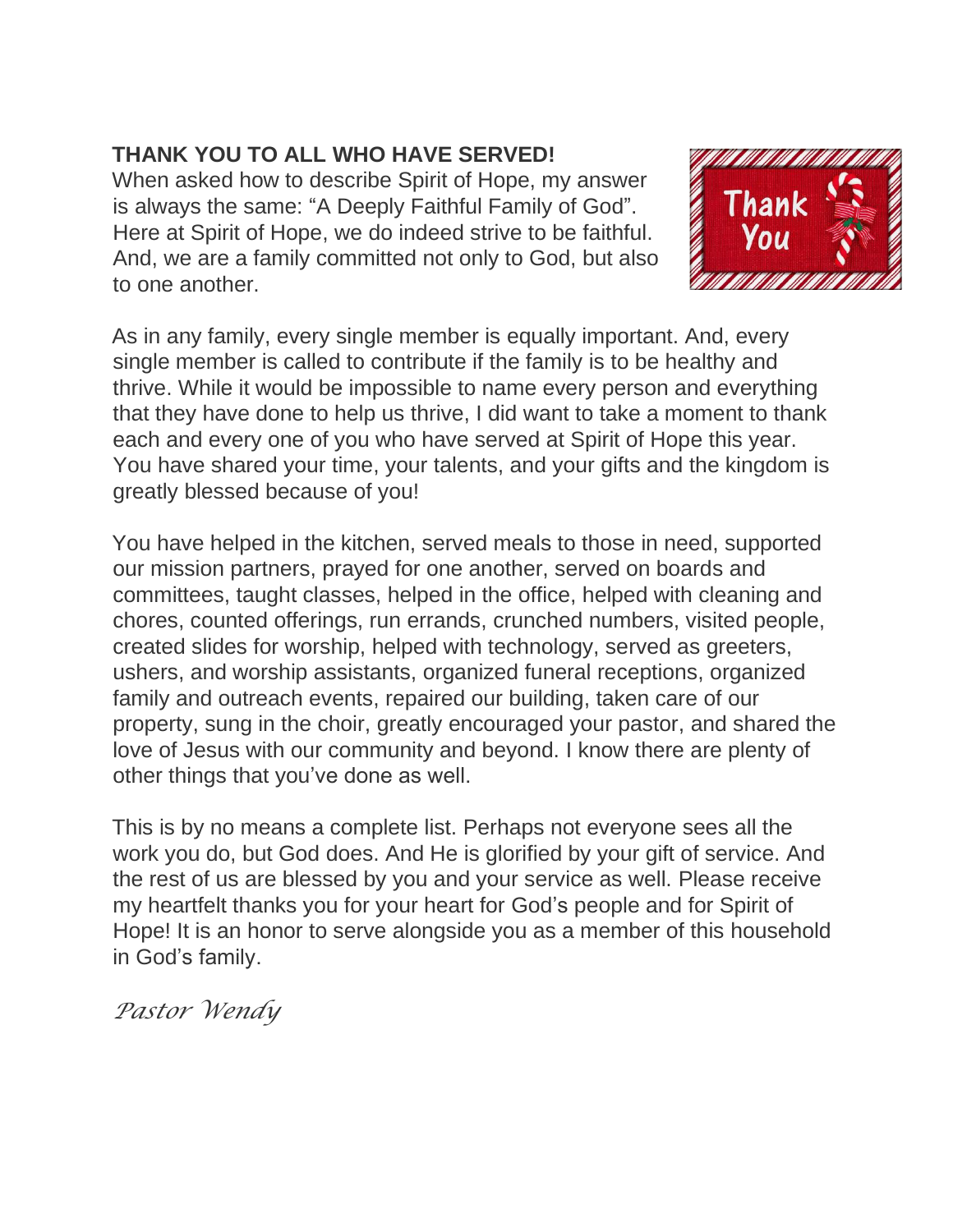

**Prayer Requests** - If you have a prayer request for the prayer team, please contact Pastor Wendy @ 303-841-3553 or wendy.poch@spiritofhopelcmc.org *Jesus said; "Come to me, all of you who are weary and carry heavy burdens, and I will give you rest."*



#### **A PRAYER OF THANKSGIVING By Pastor Wendy**

Gracious God, as our year draws to a close and a new year is upon us, we want to pause and thank you for who you are and for all the ways you blessed us this year. 2021 has been hard for many of us. Yet, no matter what we have been through,

no matter what we have lost, no matter how we have suffered, you have been ever-present with us. 2021 has been joyful for many of us. For that we also give you thanks and praise for having been ever-present with us for we recognize that every single one of our blessings comes from you. Lord, as we enter into 2022, remind us that there is nothing that can separate us from your love. Remind us that you are sovereign in all things. Remind us that in our weakness you are made strong. And most of all, we ask you to lead and guide us so that we may embrace your will and be a part of your kingdom work in our community and beyond. We pray this in the name and for the sake of Jesus Christ our Lord who lives and reigns with you and the Holy Spirit, one God now and forever. Amen.

*"I have so much to do that I shall spend the first three hours in prayer."* ― *Martin Luther*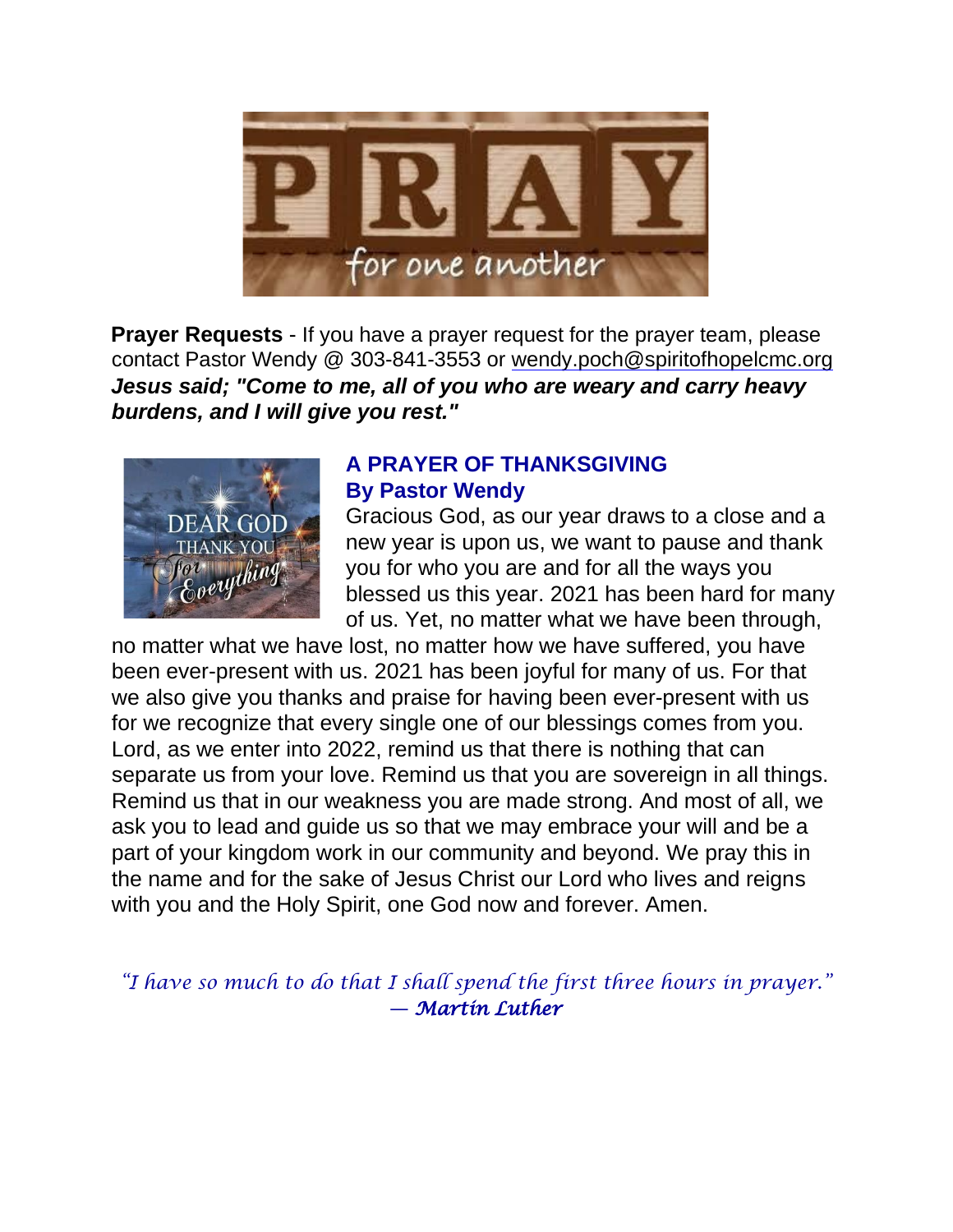#### **Please include the following people and situations in your prayers:**

For safety for all those who are traveling over the Christmas holiday season.

For Pam and her daughters as they grieve the death of their beloved husband and father, John.

For all those for whom the holidays will be difficult this year.

For those in our local area who are in need during this holiday season.

For Ian who is in the ICU battling COVID.

For Stephanie who is fighting colon cancer.

Rebecca who is fighting breast cancer and undergoing radiation.

Sara as she goes through intensive chemotherapy.

Janie as she goes through intensive chemotherapy.

For those who are first responders to all emergencies: fire fighters, EMTs and law enforcement.

For all of our local, state, and federal leaders that they would hear God's voice and lead with His wisdom.

For our Christian brothers and sisters all over the world who suffer persecution to be comforted and strengthened and for the Lord God to defeat the evil of terrorism done to them. We also pray for missionaries around the world.

For Spirit of Hope mission partners: Lutheran Congregations in Mission for Christ, SECORCares, Mean Street Ministry, Alternatives Pregnancy Center, Apache Youth Ministries, LCMC Disaster Relief, Tartu Academy of Theology, Marion Medical Mission.

For Spirit of Hope mission allies: Compassion International, SONetwork, Operation Christmas Child/Samaritan's Purse, the Institute of Lutheran Theology, Stephen Ministry.

All of our military fighting for our freedoms.